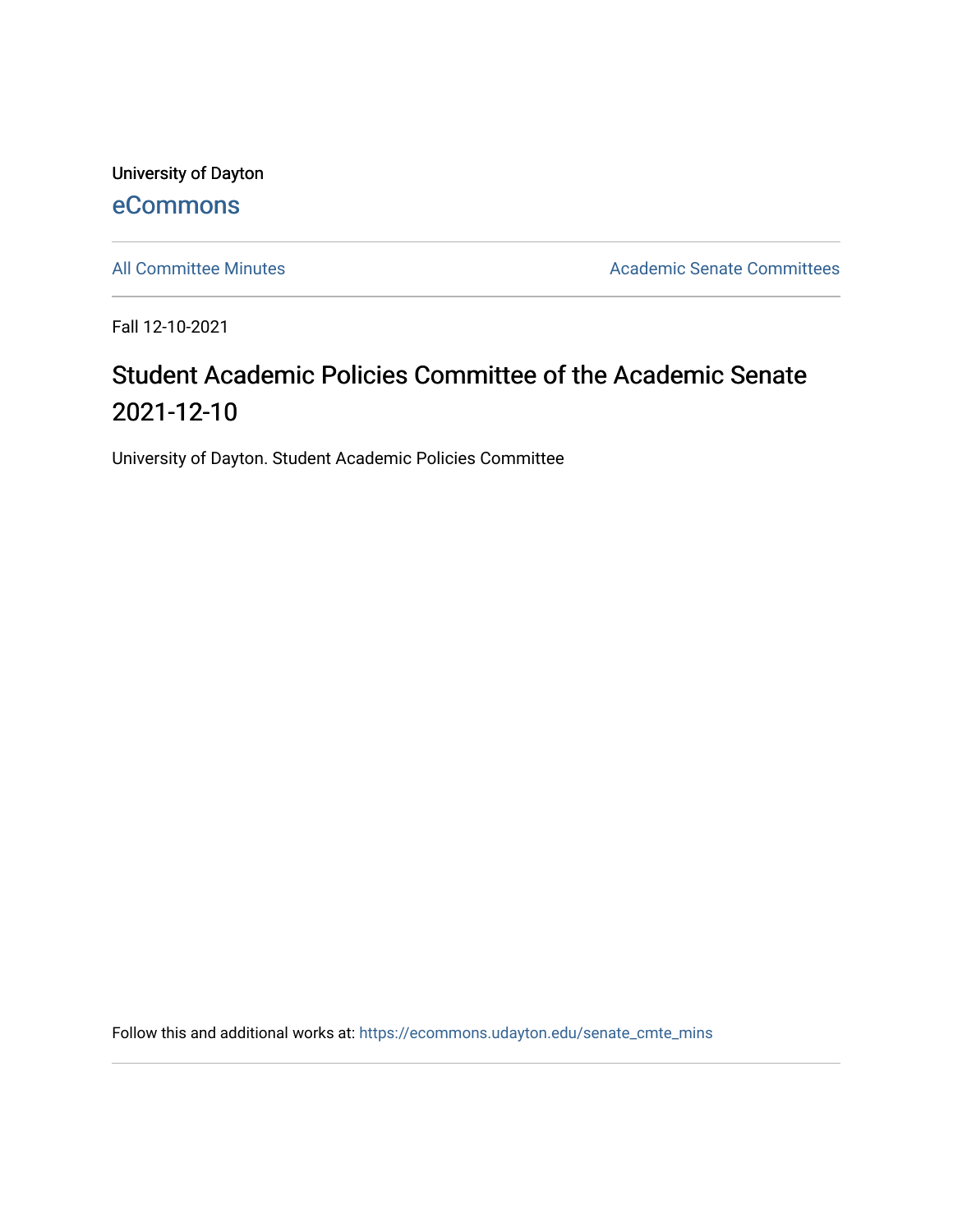## **APPROVED** - SAPC Minutes 10 December 2021 - 2:30pm

In attendance Lee Dixon, Sharon Gratto, Jay Janney, Allison Kinney, Ryan McEwan, Grace Pierucci, Molly Kaye Sexton, Andy Slade, Tom Skill, John White, Sam Dorf (guest)

Regrets: Joanna Abdallah

Minutes were approved,

- 1. Minutes were approved.
- 2. Sam Dorf made a presentation 'Draft policies related to Senate governance and procedures'. Since the senate made constitutional changes, there are modifications needed to ensure coherence across the rest of the constitution. 3 changes.
	- a. Amendments (4 pieces of draft legislation). It deals with Doc 2022-01, Doc 2022-02, Doc 2022-03, and Doc 2007-05. (many changes occurred from amendments increasing size of FT-NTT members). Another change created some permanent URLS to documents. These are mostly cosmetic changes.
	- b. Senate Vacancies The Academic Senate elects ECAS, the officers must hold tenure (used to be tenure line). We can elect non-tenured if tenured are not available. We doubt it will happen often, but this provides a work-around if needed. There is a goal to limit a Dean's discretion to appoint (as opposed to elect) senators.
	- c. Cleaning up policies: "Regular census"; the Academic Senate wants to create a working group to periodically survey changes (every ten years, next one in 2030) in the university employment composition, to discern whether changes to the composition of the academic senate are required. If new academics are created in the meantime the reviews can be done sooner. What about AALI (professional staff who are not faculty). "The term academic community" may include professional staff, we need to take clear we are clear what that means. This language could lead to confusion. We debated this concern, but acknowledge it is a challenge. It is a forced redistricting, it's a call to review if anything significant has changed within ten years. Should it report to the senate or ECAS? Is the working group tasked with a check-in or a deep dive?
	- d. Develop systems senate regularly reviews programs, policies, making appointments to committees. This could include removing reminders from former documents, changing sabbatical requirements. These are not ready yet, but the goal is to make it easier to track, and easier to keep on top of those updates.
	- e. Concerns raised about the deadline to get the next SAPC report to the academic senate.

(At this point Jay needed to leave the meeting and Sharon Gratto continued with the summary.)

3. Following Sam Dorf's presentation, the meeting continued with a discussion about the December 6th Chairs Collaborative meeting. The points of view expressed at the meeting will serve to inform the preparation of the SAPC report on SET and Classroom Climate that is due to ECAS and the Senate soon after the first of the year. Sharon Gratto agreed to draft a document over break for everyone to review.